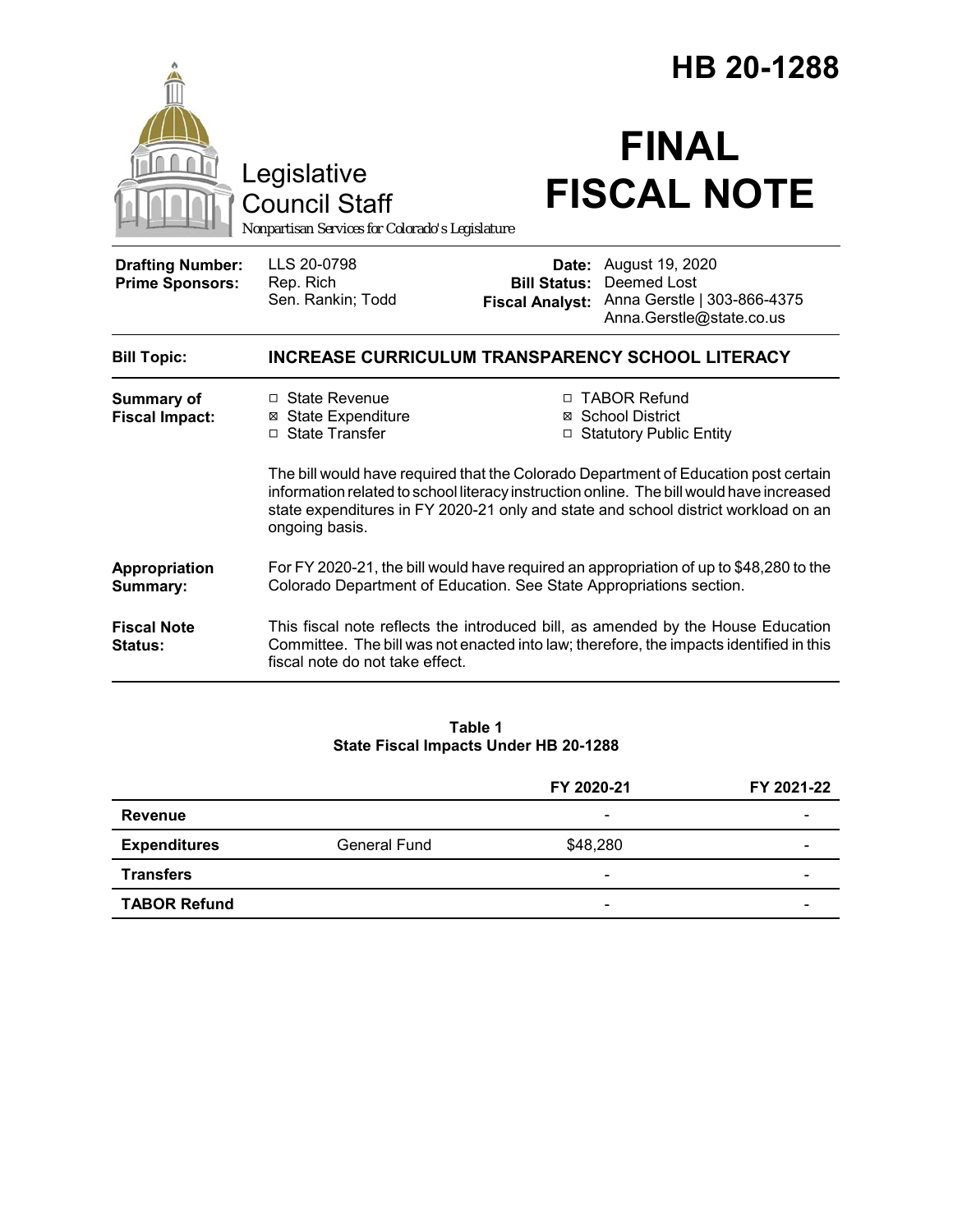August 19, 2020

# **Summary of Legislation**

The bill requires that the Colorado Department of Education (CDE) post the following information on their website:

- the core and supplemental reading curriculum, or a detailed description of the curriculum, by grade, that is used at each school;
- the evidence- or scientifically-based core and supplemental reading instruction, services, and other supports, or a detailed description of such services, provided at each school;
- the number of students in kindergarten through third grade identified with a significant reading deficiency in the prior year, and the number of students enrolled who have achieved reading competency and are no longer on a reading to ensure academic development (READ) plan; and
- the local education provider's budget and narrative explanation for use of the per-pupil intervention funds.

This data must be submitted to CDE by local education providers as part of the information submitted through the Colorado READ Act. The information posted online must information must be user-friendly and easily identifiable. Each school district website must and each school website may contain the specified information or contain a link to the information on CDE's website.

## **State Expenditures**

In FY 2020-21 only, the bill increases General Fund expenditures by \$48,280 for CDE. Costs are listed in Table 2 and discussed below.

|                                        | FY 2020-21 |  |  |
|----------------------------------------|------------|--|--|
| <b>Department of Education</b>         |            |  |  |
| Modify READ Act Data Collection System | \$33,280   |  |  |
| Modify SchoolView Reporting System     | \$15,000   |  |  |
| <b>Total Cost</b>                      | \$48,280   |  |  |

**Table 2 Expenditures Under HB 20-1288**

**READ Act.** CDE requires \$33,280 in one-time costs to modify the READ Act data collection system to allow districts to submit information on their reading curricula and instructional supports. Data on the number of students on a READ plan, the number of students who have achieved reading competency, and the budget for READ Act intervention funds are currently required to be submitted to CDE. Beginning in FY 2020-21, curriculum and instructional supports are required to be included in district's uniform improvement plans; however, staff time is required to pull that information out of the plans and compile it for the online posting. As a result, modifying the data collection system allows for a more streamlined approach to submitting and posting the required information. Costs are estimated at about 333 hours, at the rate of \$100 per hour.